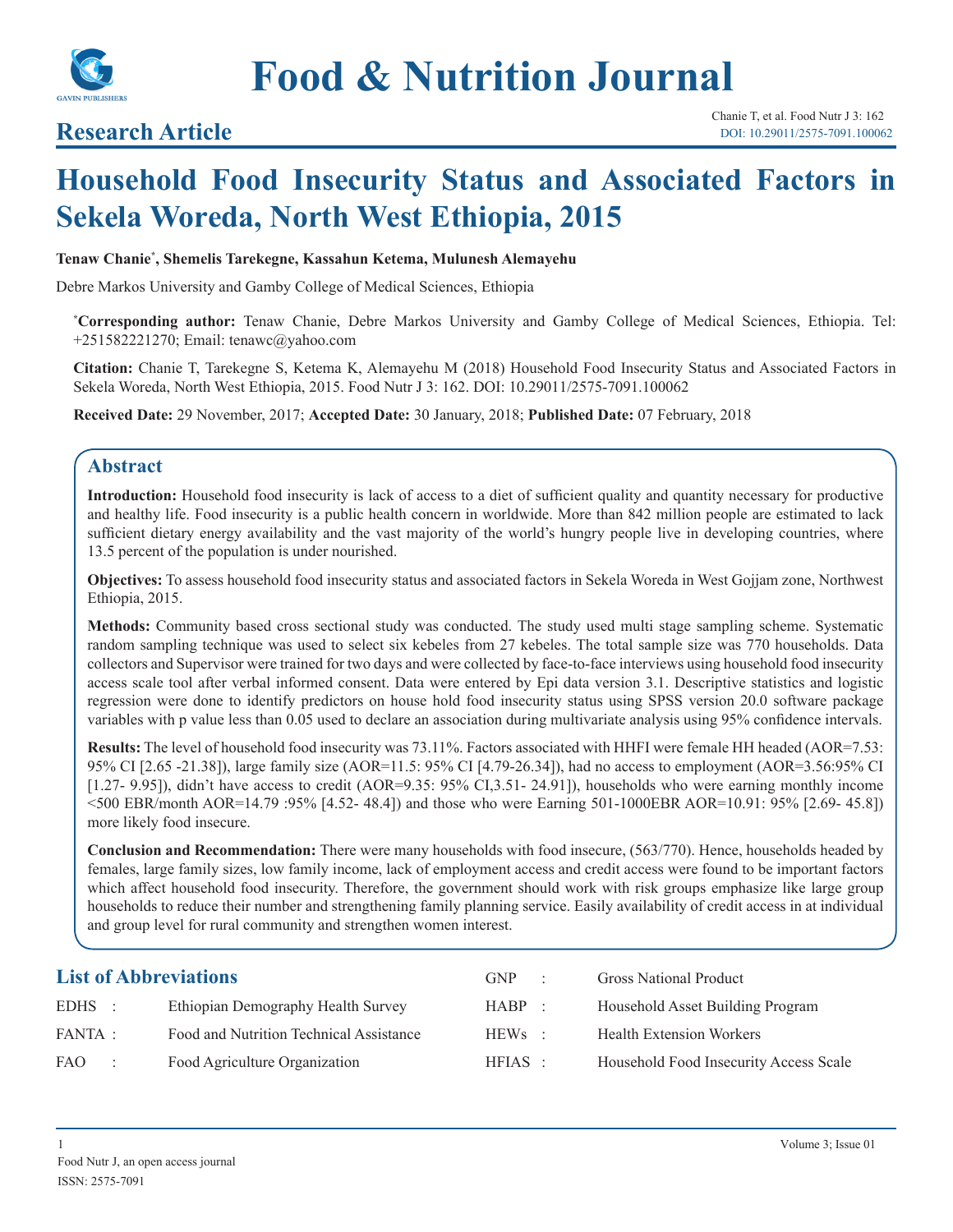| HFI  | Household Food Insecurity     |
|------|-------------------------------|
| HHs  | House Holds                   |
| PSNP | Productive Safety Net Program |
| SSA  | Sub-Saharan Africa            |
| WFP  | World Food Program            |
| WHO  | World Health Organization     |

## **Introduction**

#### **Background**

Household food insecurity is lack of access to a diet of sufficient quality and quantity necessary for productive and healthy life. Food insecurity is a condition in which people experienced limited or uncertain physical and economic accessto safe, sufficient and nutritious food [1,2].

Food is basic principle for human being's life. Adequate quantity and quality food is essential for all people to continue development. In adequate food in long terms will lead to hunger and starvation that can cause death [3]. According to Ethiopian context, house hold food secure defined as when its livelihood activities allow to meet its food requirements and other basic needs, either through its own reductions i.e. crop cultivation and/ or livestock rearing, through having opportunities to run own nonfarm ventures or to work with somebody else, or getting access to food through transfers [4].

Ethiopia is low income countries and dependent on an agrarian economy. In this country, persistently high rates of child under nutrition are major public health concerns. Child under nutrition remains alarmingly high in poor countries [5]. Food insecurity among young children is often unnoticeable, although young children who experience food insecurity may experience negative health and developmental outcomes, their growth is often affected [6].

Food insecurity affects health and well-being throughout the life cycle and has been associated with child dietary intake and weight status. Associations and correlations between food insecurity and adverse physical or mental health effects, including underweight, obesity, poor growth, micronutrient inadequacy, anxiety and depression have been evidenced among adults or children in developed and developing settings [7]. Food insecurity is the most serious consequence of malnutrition. Adult malnutrition results in lower productivity on farms and in the labor market and impacts on economy [8].

#### **Statement of the Problem**

World food program also indicates that nearly 200 million children under five in the developing world are stunted or

chronically under-nourished and about 130 million are underweight. Meanwhile, 3.5 million children under five die every year, largely as a result of under-nutrition, attributed to lack of access to the food produced [9]. Generally, rural households have less access to most essential services. About a third of rural household's farm less than 0.5 hectares which, under rain fed agriculture at current yield levels, cannot produce enough food to meet their requirements. When there are surpluses, smallholder farmers are often constrained by lack of access to markets. In all farming systems, livestock are the single most important household asset and there is a strong correlation between lack of livestock ownership and poverty, particularly among woman-headed households [10]. Malnutrition is the most serious consequence of food insecurity. Adult malnutrition results in lower productivity on farms and in the labor market [8].

Ethiopia is one of the poorest countries in Sub-Saharan countries with over 40 percent of its population is believed to be living below poverty line. The country's economy is typically an agricultural economy and about 85 percent of the total population in Ethiopia lives in rural areas. Agriculture accounts for about half of the overall gross domestic product and for about 90 percent of the country's export earnings and supplies about 70 percent of the country's raw material to the secondary activities [11].

Food insecurity and malnutrition in adolescents and pregnant women, compounded by gender discrimination, leads to an intergenerational cycle of nutrition problems which manifest as stillbirths, miscarriages, low birth weight, growth failure, increased risk of maternal and neonatal mortality, impaired cognitive development, sub-optimal productivity in adults and reduced economic growth for the nation. For girls in particular, the chances of escaping this nutrition-poverty trap diminish as the child grows older. The 2011 Ethiopian demography health survey estimated the national prevalence of stunting among children at 44.4 percent, the prevalence of underweight at 28.7 percent and wasting at 9.7 percent which undoubtedly affects their cognitive development. The survey also revealed that the level of chronic malnutrition among women in Ethiopia is relatively high; with 27 percent of women either thin or undernourished [12].

## **Literature Review**

## **Over View Food Insecurity**

Globally, 842 million people were unable to meet their dietary energy requirements. Thus, around one in eight people in the world are likely to have suffered from chronic hunger, not having enough food for an active and healthy life. The vast majority of hungry people 827 million of them live in developing regions, where the prevalence of undernourishment is now estimated at 14.3 percent. Africa remains the region with the highest prevalence of undernourishment, with around one in four people estimated to be undernourished. Levels and trends in undernourishment differ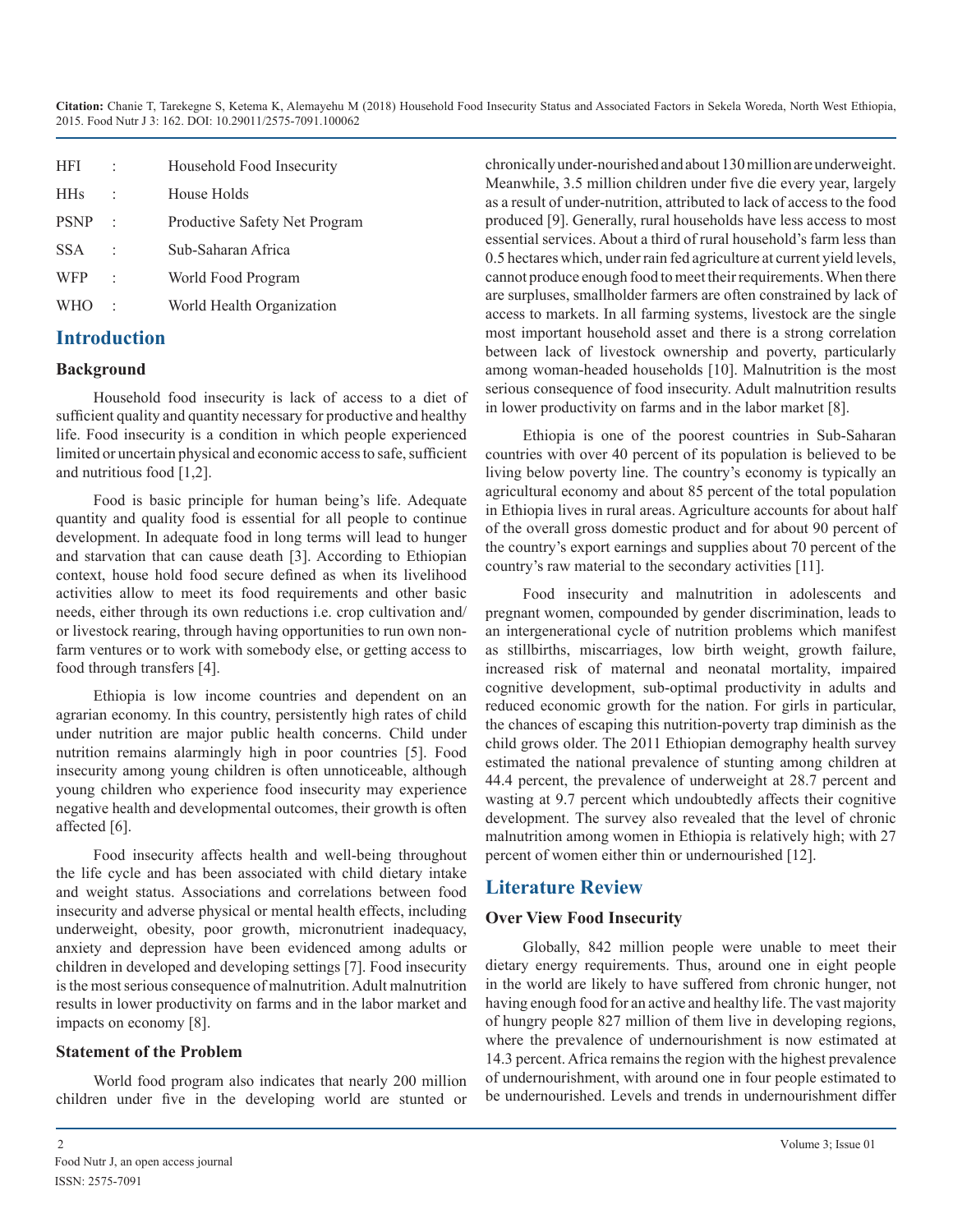within the continent. While sub-Saharan Africa has the highest prevalence of undernourishment is 24.8 percent [13].

diabetes was 6.7% among adults in food-secure households compared with 10.6% among those in food-insecure households [1].

## **Magnitude of Food Insecurity**

Study conducted in Malaysia, over half of household's experience food insecurity in each of its major domains (i.e., uncertainty, compromised food quality, compromised food quantity) and as an overall status. During the preceding month in Malaysia, 51.4% worried that their families would not have enough to eat. In relation to food quality, 55.7% of respondents reported making compromises: 45.7% were unable to eat the foods they prefer, while an equivalent number were forced to eat a limited variety of foods. Unwanted foods were consumed by 25.7% due to resource constraints. Insufficient food intake was experienced by 51.4% of households with scarcity manifesting itself. Extreme depravation was also present: 11.4% of households reported having no food in the home and no means of acquiring food on at least one day during the previous month, 11.4% went to sleep early to avoid hunger, and 4.3% had been unable to eat for an entire day. In total, only 35.7% of households were food secure, and among the food insecure majority, 28.6% experienced severe insecurity [14].

In similar studied in Korea, percentage of households with food security was 88·7%. The remaining 11·3% showed food insecurity (9·3% for food insecurity without hunger and 2·0% for food insecurity with hunger). The prevalence of food-insecure households in house- holds with children was 13·2%, which was higher compared with 10.3% in households without children. Of elderly participants living in a household with children, 21·6% were in a food-insecure condition. Food-insecure households had a higher proportion of a single householder (28·5 %), lone parent (14·9%) and grandparent-headed families (6%) compared with food secure households. Furthermore, more than half of the foodinsecure households reported the lowest household income and were not homeowners [15].

Approximately one-quarter of households in Bangladesh and Vietnam and nearly half of households in Ethiopia were moderately to severely food-insecure. There were also differences between the countries in relation to mean household size, maternal educational attainment, maternal height, and prevalence of diarrhea and acute respiratory illness. HFI was significantly associated with stunting and underweight in all 3 countries [16].

Based on study conducted San Francisco general hospital, 16.1% households were classified as food secure. Thirty percent households were experiencing the least severe level of food insecurity and were classified as household insecure. These households ran out of food, were uncertain about their ability to obtain sufficient food, and were beginning to compromise the quality of the family diet. Another 19.3% households had adults who were experiencing food insecurity while 35% households had hungry children. The unadjusted prevalence of self-reported

According to Indian food insecurity study, adequate food intake in terms of quantity and quality is a key to healthy life. India has the world's largest population living in slums, and these have largely been underserved areas. Nearly half 53.3% of the mean monthly household income was spent on food. It was found that 77.2% of the households were food-insecure. It might be due to the large family- size where the amount spent on food would have been insufficient to meet the food requirements of all the family members [17].

Food insecurity in Ethiopia is case of both rural and urban problems. Study conducted in Addis Ababa, household food insecurity was particularly high among low income households and those headed by uneducated, daily wagers and government employed household heads.75% of households were food insecure and 23% were in a state of hunger. Household heads who were uneducated, daily laborers and government employees were more likely to have higher food insecurity. Sex and age of household head and family size did not show significant associations with household food security status. Households headed by individuals who were unemployed and had less educational attainment been also more likely to be food insecure. Uneducated heads are less likely to be employed, especially in the context of the present global economic crisis [18].

Food insecurity has significant negative consequence on the diets of adolescents in the southwest Ethiopia that puts them at risk of developing multiple nutrient deficiencies. As food insecurity is a frequent problem and adolescents constitute a large segment of the population in Ethiopia [19].

In Butajira hospital food insecurity studied show that mild, regarding to nutritional status of more than 1/4th (25.5%) of participants were undernourished, of which 2.7%, 6.5%, 16.5% were mildly, moderately and severely undernourished respectively. The overall prevalence of food insecurity was 78.1%. The association due to lower socio-economic status, lower food access and diversity, higher infectious disease and narrower availability of infrastructure services in rural dwellers than in urban dweller as these are commonly observed in developing countries [20].

According to federal ministry of agriculture and rural development report, domestic food production has still failed to meet national requirements as a result of which the number of food insecure people has been booming. For the last three and half decades (1974-2011), for instance, the livelihoods of some 4.72 million people had been affected per annum mainly due to drought-induced food shortage calamities. As a result, Ethiopia has become increasingly dependent on international food aid with the average food scarcity of over 637, 000 metric tons per year on average [21].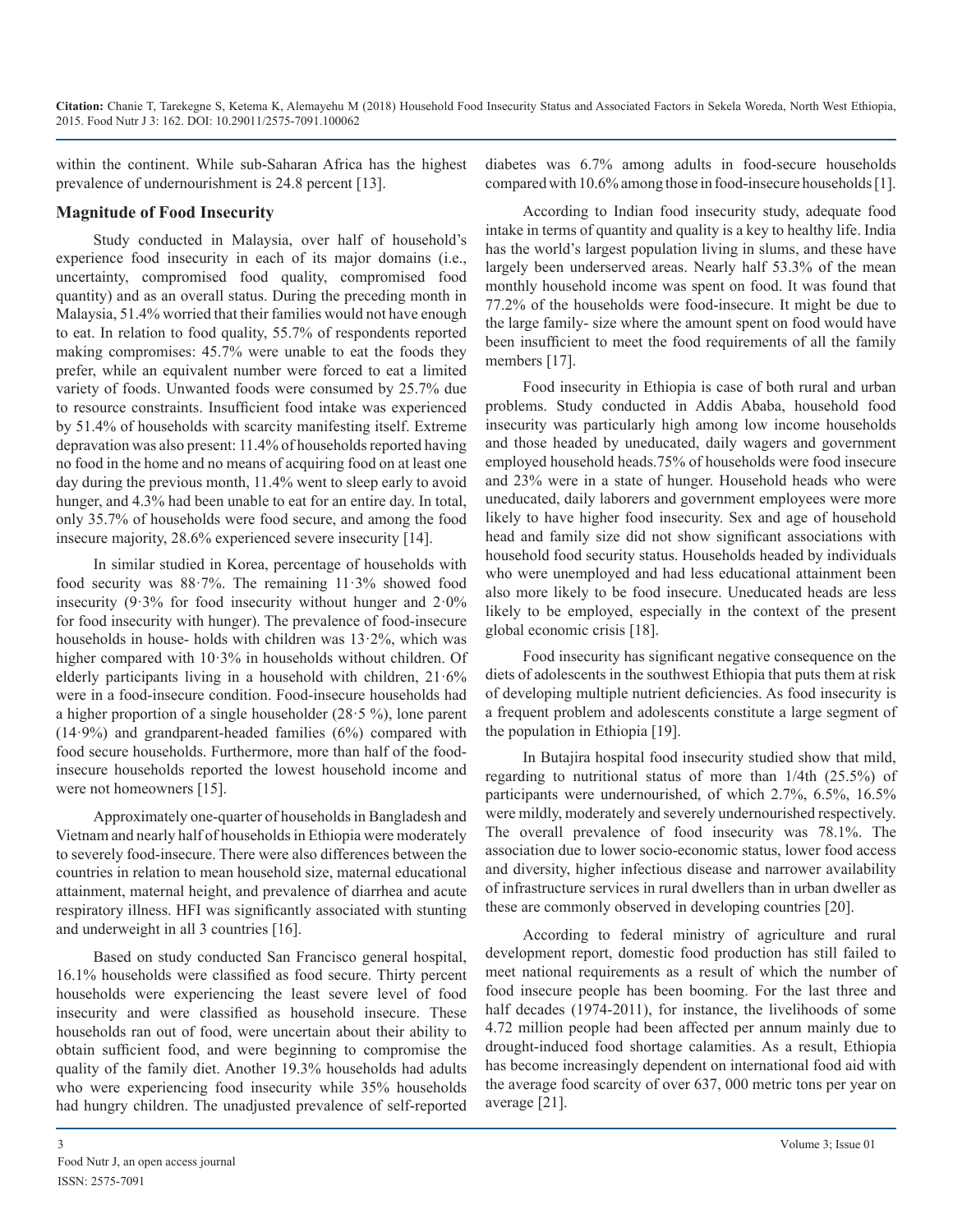Though average per capita food availability was 125.41kg during 1992-2001, still it remained far below the recommended average per capita daily requirement set by the Ethiopian government (2,100 kcal, which is equivalent to about 225kg) of grain per annum. This implies that the per capita food supply simply stagnated far below the minimum required level for over four decades. The large gap that remained between food demand and food supply was filled by food imports and food aid, the later contributing the largest share [22].

Food insecurity is seasonal or cyclical evident when there is a recurring pattern of inadequate access to food such as prior to the harvest period (the 'hungry season') when household and national food supplies are scarce or the prices higher than during the initial post-harvest period [23]. A direct link has been established between inadequate food quality and quantity and poor mental and physical health, psychosocial, behavioral, learning, family stress and academic outcomes [24].

#### **Factors Associated Food Insecurity**

Household size, educational status, maternal age, as well as the presence of social support, as being important factors of food insecurity [25]. Food insecurity is strongly related to household in- come level, although not all households living in poverty are food insecure [26]. Other food insecurity factors are ownership of livestock, farmland size, family labor, farm implements, employment opportunities, market access, levels of technology application, and levels of education, health, weather conditions, crop diseases, rainfall, oxen and family [27]. Household size is another factor expected to have influence on food security status. Thus, a negative correlation between household size and food security is expected as food requirements increase in relation to the number of persons in a household [28].

Livestock provides not only food for the producers, but also a range of other products which could be sold or consumed by the livestock owner to provide nutrition, income, traction and fuel. The major products of livestock include draught power, meat, milk, eggs, manure which is used as fertilizer or fuel, feathers, fiber, hides, and horns. In addition to these products livestock serve as an asset and may provide a reserve that can be converted to cash in times of need. Households who own livestock have good food security status as well as sustainable farming. Particularly in Ethiopia, where crop failure is frequenting due to poor rainfall, the level of a household's resources a critical factor in combating such disasters [29].

Fertilizer use is used by most studies as a proxy for technology. Subsistence farming is production for direct consumption. This contributes towards attaining household food security [30]. Education is an additional factor which is thought to influence the food security status of households. Educational attainment by the household head could lead to awareness of the possible advantages of modernizing agriculture by means of technological inputs; enable them to read instructions on fertilizer packs and diversification of household incomes which, in turn, would enhance households. Food production can be increased extensively through expansion of areas under cultivation. Therefore, under subsistence agriculture, holding size is expected to play a significant role in influencing farm household's food security [31].

Age of the household head impacts on more stable the economy of the farm household because older people have also relatively richer experiences of the social and physical environments as well as greater experience of farming activities. Moreover, older household heads are expected to have better access to land than younger heads, because younger men either have to wait for a land distribution or have to share land with their families [32].

Sex of household head has a strong positive and has statistically significant relationship with status of food insecurity level at household level. In developing countries males were often favored in the allocation of resources within the household for cultural reasons. This magnifies from domestic and field work burden, low asset possession and low risk acceptance particularly in technology adoption, therefore, prevalence of food insecurity was severe in female headed households [33].

Access to rural credit has significant relationship with food insecurity at household level. Households who have access to credits from governmental or non-governmental have better food availability than who do not have credit access. Availability of credit is crucial for farmers to increasing agricultural products through introducing agricultural technologies and diversifying livelihood strategies. As mentioned earlier there is critical shortage of farming land and as a result of this, the woreda is working towards expansion of micro and small enterprises to strength purchasing power [34].

#### **Conceptual Framework**

Household Food Insecurity in Sekela Woreda, Northwest Ethiopia Figure 1.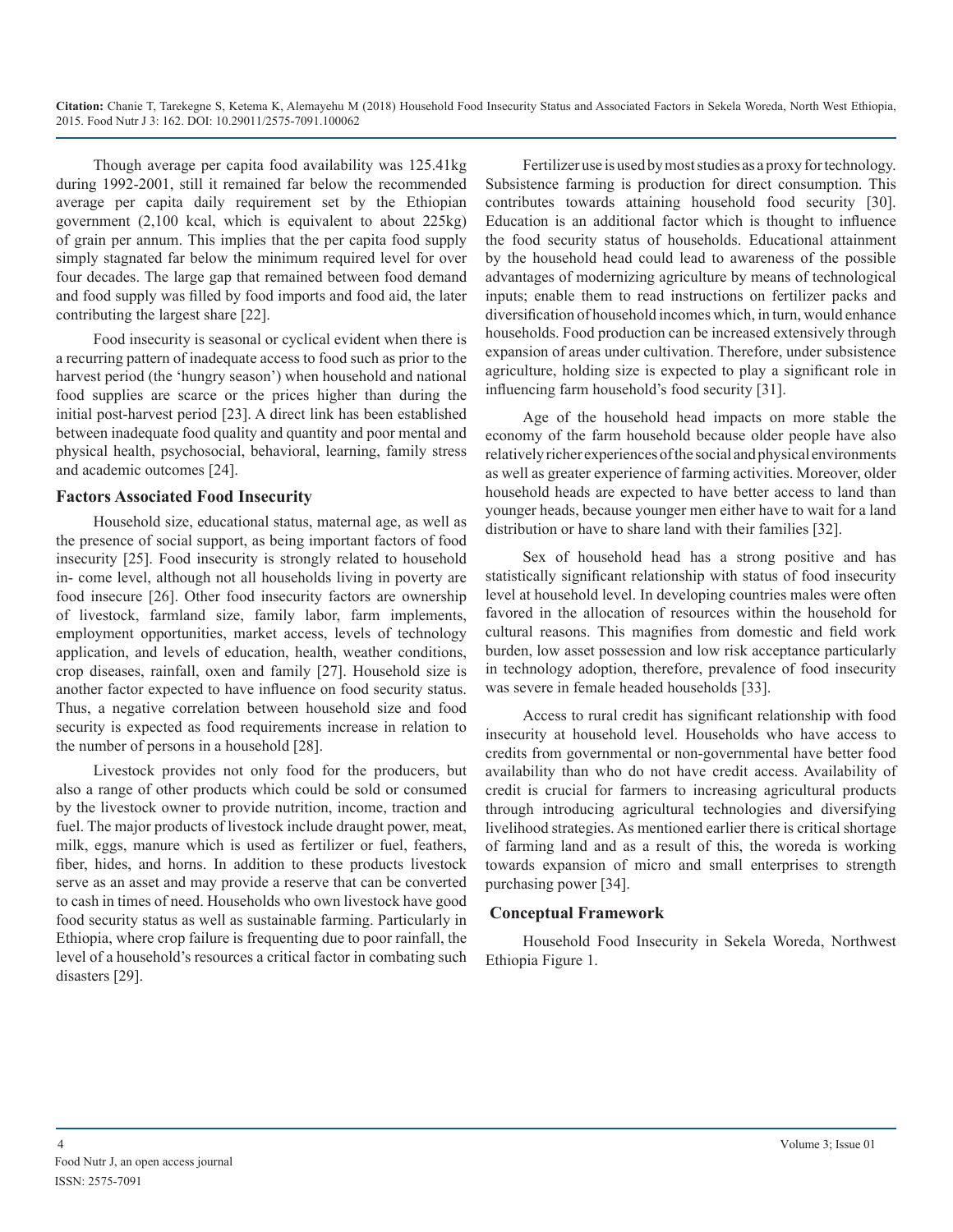

**Figure 1:** Conceptual Frame Work Showing Factors Associated with Household Food Insecurity in Sekela Woreda, Northwest Ethiopia, 2015 [35].

#### **Justification of the Study**

Extensive degradation and high soil acidity severely undermine agricultural production in Sekela woreda. Crop production is particularly low for people who are constrained by poor availability of cultivable land. The majority of households earn most of their income from agricultural wage labor. Most of households were earned from labor migration, whilst a smaller contribution comes from casual labor, mostly construction, in local towns.

Food insecurity requirement for a country has greater effect on rural people (52%) and urban people (36%) and inadequacy of food in long terms will lead to starvation that can cause chronic illness and death. Chronic and transitory food insecurity effect on Amhara region stunting (52%), wasting (12%) and underweight (29%) relatively increased. There was no previous similar research conducted in the study area.

#### **Significance of the Study**

A study of household food insecurity shows the livelihood with food security status of the people and helps concerned bodies to undergo intervention related to the problems with food security. That is, the result of the study will bring the successful food in security development programs Productive Safety Net Program (PSNP) and Household Asset Building Program (HABP). The study will help policy makers to have better evidence and to take intervention measures in Sekela district. The findings of this study will serve as baseline information for policy makers, planners, administrators and nongovernmental organization designing and implementing appropriate intervention programs. It will also enable development practitioners and policy makers to have better knowledge as to where and how to intervene in rural areas to bring food security or minimize the s of food insecurity.

## **Objectives**

## **General Objective**

To assess household food insecurity status and its associated factor in Sekela woreda in West Gojjam zone, Northwest Ethiopia, 2015.

## **Specific Objectives**

- To determine level of household food insecurity in Sekela woreda.
- To identify associated factors for household food insecurity in Sekela woreda.

## **Methods**

## **Study Design**

A community based cross-sectional study was conducted .

## **Study Area and Period**

The study was conducted in Sekela Woreda in West Gojjam Zone, Northwest Ethiopia. Sekela Woreda is one of the 18 woredas found in west Gojjam Zone. The Woreda has a total of 27 kebeles with one kebele being the woreda town. Sekela was located 466km far from Addis Ababa. Part of [West Gojjam Zone](http://en.wikipedia.org/wiki/Mirab_Gojjam_Zone), it was bordered on the southwest with [Bure,](http://en.wikipedia.org/wiki/Bure,_Gojjam_%28woreda%29) on the west with [Agew Awi Zone,](http://en.wikipedia.org/wiki/Agew_Awi_Zone) on the north with [Mecha](http://en.wikipedia.org/wiki/Mecha_%28woreda%29), on the north east with [Yilmana Densa](http://en.wikipedia.org/wiki/Yilmana_Densa), on the east by [Kuarit,](http://en.wikipedia.org/wiki/Kuarit) and on the southeast with [Jabi Tehnan](http://en.wikipedia.org/wiki/Jabi_Tehnan) [36].

According to 2012 national census, there were a total population of 146,089 (male=71,733 female=74,356) and a total number of household 24,718(male=20,845, female=3873) in the woreda. The area was found 2000-3525meter above sea level and categorized under climatic condition of 70% Dega and 30 % Weynadega with annual rainfall of 1700mm. The topography of the area was 10% plate land, 65% mountainous and 25% valley. Average temperature was 18degree centigrade. The study conducted from July 20 to August 30,2015 [37].

## **Populations**

#### **Source Population**

## **All households in Sekela Woreda, Northwest Ethiopia**

#### **Study population**

Households systematically selected from six kebeles in Sekela woreda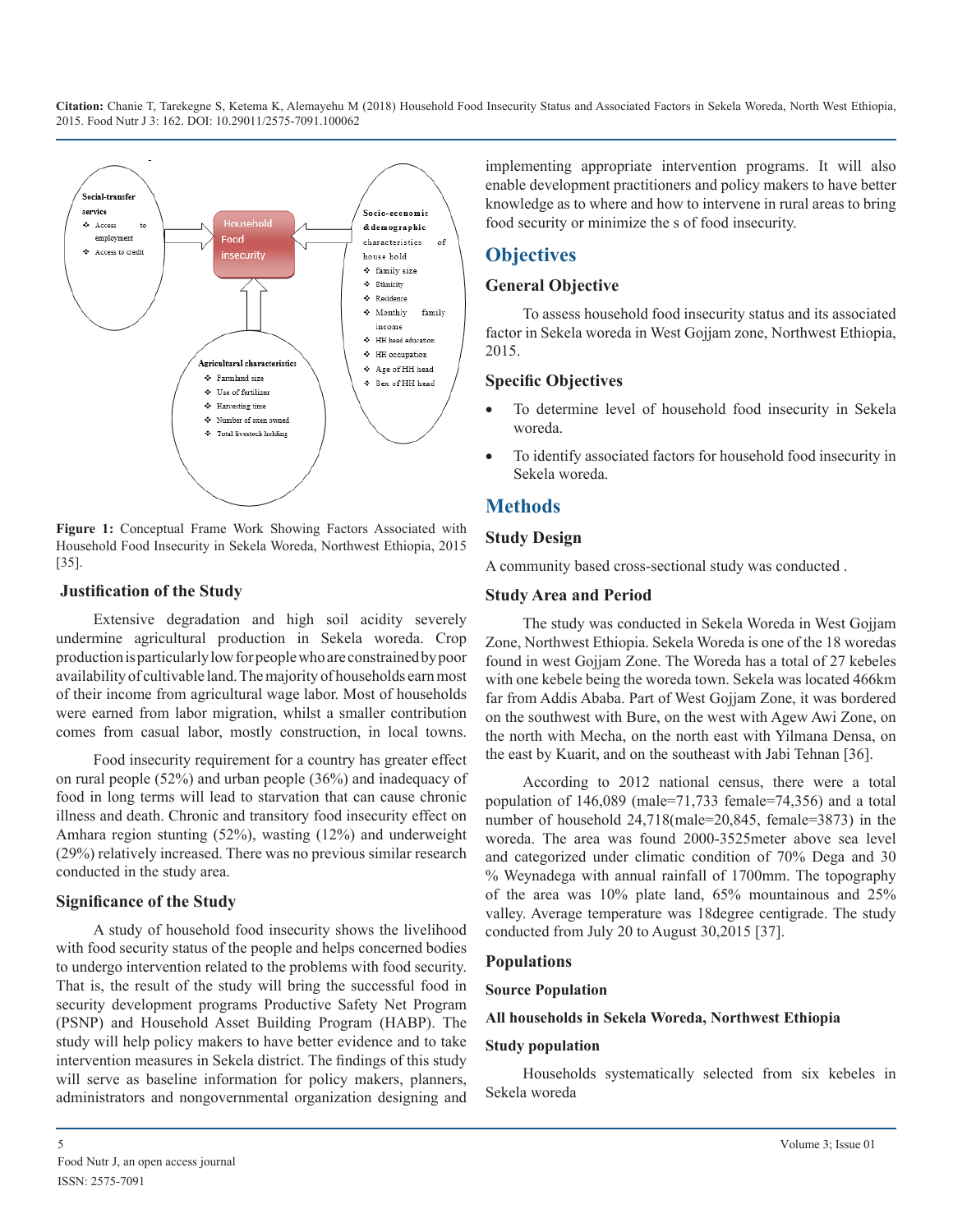## **Eligibility Criteria**

#### **Inclusion criteria**

**Household head who had resided in the area for six months and above before the study began.**

#### **Exclusion criteria**

During data collection severely ill.

#### **Sample Size Determination**

#### **Sample size determination**

Sample size was calculated using open Epi version 3.1 assuming hypothesized frequency of outcome variable in the population (p):35%, a 95%, a CI and margin of error of 0.05. Assumptions considered:  $P = 35\% = 35\%$ , a baseline national food security survey in 2009/10 by the Ethiopian Health and Nutrition Research institute [38].

$$
\mathbf{n} = (Z \, a/2)^2 \, \text{P} \, (1-\text{P}) = 350
$$
\n
$$
d^2
$$

Where:

 $n =$  the required minimum sample size

 $P = A$  baseline national food security survey in 2009 (35%)

$$
\mathbf{Z}_{a/2} = 1.96
$$

 $d = 5\% (0.05)$ 

$$
\mathbf{n} = (1.96)^2 (0.35^* 0.65) / (0.05)^2 = 350
$$

Marginal error (d) of 5%, confidence level of 95% and  $Z\alpha/2$ was the value of the standard normal distribution corresponding to a significant level of alpha (α) of 0.05, which is 1.96. This yields a sample size of 350. Since eligible households were not directly selected, the calculated sample size should be adjusted for design effect (D). The design effect was generally assumed to be 2. As a result, the required sample size obtained by n×D which was about 700 households. Adding 10% for non-response rate, the total sample size was 770 households.

#### **Sampling Procedure**

Sekela Woreda was selected among 18 Woreda of West Gojjam zone. Sekela woreda had 27 kebeles; among these six kebeles were selected by systematic random sampling technique. List of all households which were eligible in each selected Kebele obtained from woreda administrative office and health extension workers that produced a sampling frame of all households. 700 households were listed in a particular order, then every  $8<sup>th</sup>$ household unit was selected, start at a random point between 1 and 700, Here k was 4 chosen in random start point. N=6189 and  $n= 700$  so that sampling fraction was 6, 189/700 =8. 1<sup>st</sup> household

selected randomly was 4,2<sup>nd</sup> households was 12,3<sup>rd</sup> house hold was 20, 28, 36,... finally 768 household reached. The study used multistage sampling scheme. The sample size for each study site allocated on the basis of probability proportional to size Figure 2.



**Figure 2:** Schematic presentation of sampling procedure about household food insecurity and associated factors in Sekela woreda, North West Ethiopia, 2015.

## **Data Collection Technique**

Data which was collected through face-to-face interviews used Household Food Insecurity Access Scale (HFIAS) tool. Verbal informed consent was considered. The instrument comprised four parts.

Part 1: Socio-demographics and economic characteristics such as head of household, family size, household educational status, occupational status.

**Part 2:** Social-transfer service characteristics like access to employment and Access to credit.

Part 3: Agricultural characteristics like farmland size, use of fertilizer, Season of harvesting time.

Part 4: Household Food Insecurity Access Scale (HFIAS) measurement tool which consist 9 items.

The HFIAS occurrence questions relate to three different domains of food insecurity:

- i. Anxiety and uncertainty about the household food supply,
- ii. Insufficient quality (includes variety and preferences of the type of food) and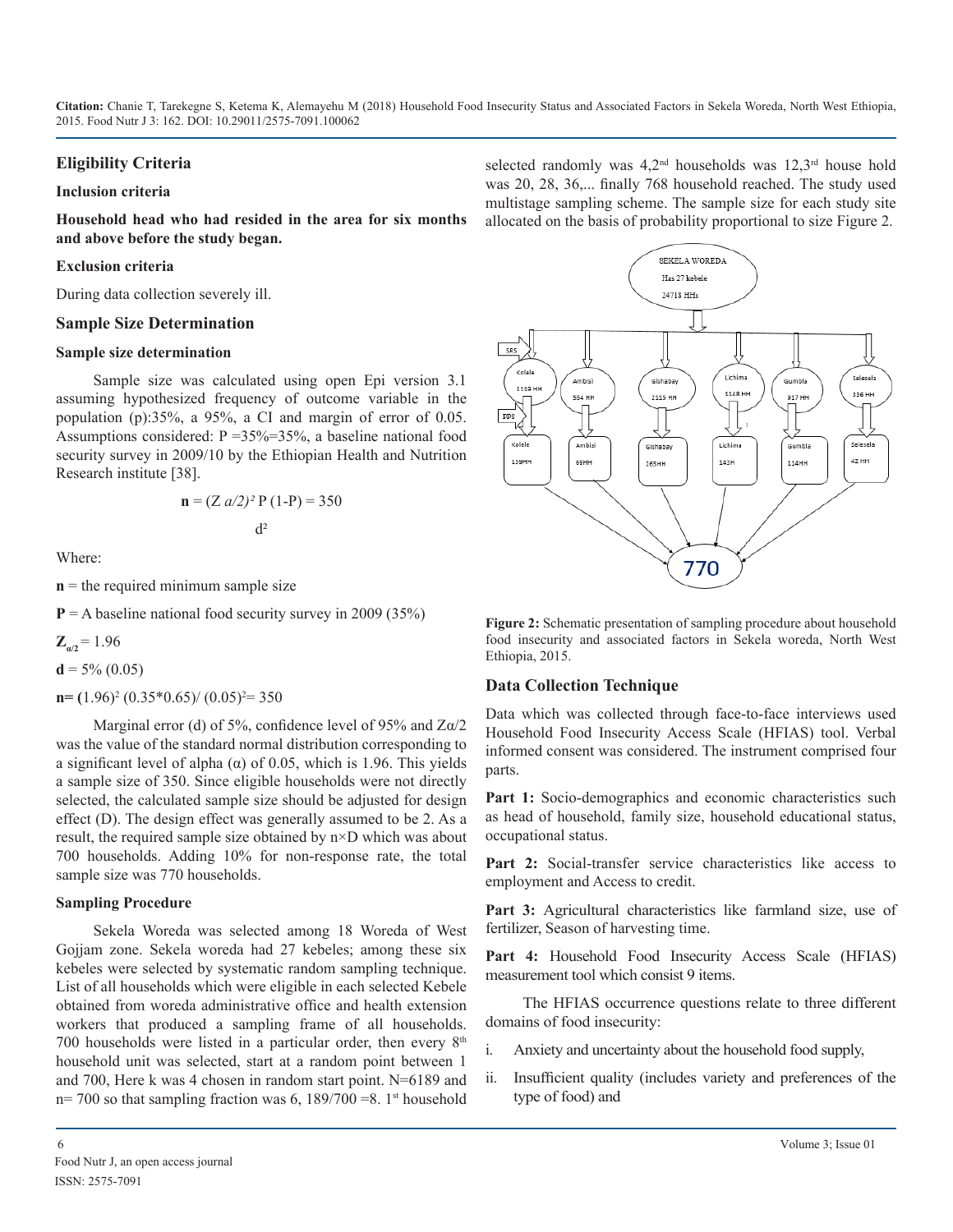iii. Insufficient food intake and its physical consequences.

Each of the questions asked with a recall period of four weeks (30 days). The respondent was first asked an occurrence question that is, whether the condition in the question happened at all in the past four weeks (yes or no). If the respondent answers "yes" to an occurrence question, a frequency of occurrence question asked to determine whether the condition happened rarely (once or twice), sometimes (three to ten times) or often (more than ten times) in the past four weeks.

## **Study Variables**

#### **Dependent Variable**

Household food insecurity status.

#### **Independent Variable**

- **a. Socio-economic and demographic characteristics of house hold:** Family size, ethnicity, residence, yearly family income, household head education, household head occupation, age of household head and sex of household head.
- **b. Agricultural characteristics:** Farmland size, number of oxen owned, use of fertilizer and season of harvesting time.
- **c. Social transfer service:** Access to employment and access to credit.

## **Operational Definitions**

- **Household food secure household:** Experiences none of the food insecurity (access) conditions or just experiences worry, but rarely.
- **Household food insecurity:** If the family experiences any of the conditions (uncertainty, insufficient quality and quantity of food) within the recall period. (If the answer to any of the questions was "rarely," "sometimes," or "often". The only exception was among households in which the respondent's answer to question 1 was "rarely" but the response to all the other questions was "never").
- A mildly food insecure household: Worries about not having enough food sometimes or often, and/or is unable to eat preferred foods, and/or eats a more monotonous diet than desired and/or some foods considered undesirable, but only rarely. But it does not cut back on quantity nor experience any of three most severe conditions (running out of food, going to bed hungry, or going a whole day and night without eating).
- A moderately food insecure household: Sacrifices quality more frequently, by eating a monotonous diet or undesirable foods sometimes or often, and/or has started to cut back on quantity by reducing the size of meals or number of meals,

rarely or sometimes. But it does not experience any of the three most severe conditions.

- A severely food insecure household: Has graduated to cutting back on meal size or number of meals often, and/or experiences any of the three most severe conditions (running out of food, going to bed hungry, or going a whole day and night without eating), even as infrequently as rarely. In other words, any household that experiences one of these three conditions even once in the last four weeks.
- Access credit: Increased [supply](http://www.businessdictionary.com/definition/supply.html) of [money](http://www.businessdictionary.com/definition/money.html) into the [banking](http://www.businessdictionary.com/definition/banking-system.html) [system](http://www.businessdictionary.com/definition/banking-system.html) [making](http://www.businessdictionary.com/definition/maker.html) it easily available for public [lending](http://www.businessdictionary.com/definition/lender.html) with lower [interest rate](http://www.businessdictionary.com/definition/interest-rate.html).
- Access to employment: Aims to engage with local residents to gain and retain employment by providing training, employability support, childcare and access to opportunities

## **Data Quality Control**

An adapted structured questionnaire was prepared in English and translated into Amharic, with great emphasis given to local vocabularies. A completed questionnaire was checked for its completeness and consistency at every step of data management. A pre-test was done on 5% of the samples, in Abiyotechora kebele, which had similar back ground to the study kebeles. Data collectors and Supervisor were trained for two days before and after pretest. Feedback from the supervisor and data collectors were incorporated to enrich the questionnaire and make more applicable to the local situations. The principal investigator and supervisors checked each questionnaire daily. Feedback from the supervisors and data collectors were used as an input to incorporate and enrich the questionnaire and made more applicable.

## **Data Processing and Analysis**

Data was entered by Epi Data veresion3.1. Entry, coding, editing, cleaning and analysis were done using SPSS version 20.0. Frequencies and percentages of variables produced and odds ratios calculated on some selected variables. The results were presented in the form of tables, figures and text using frequencies and summary statistics such as percentage to describe the study population in relation to relevant variables. The data was analyzed using multivariate logistic regression to determine the relationship between household food insecurity and determinant factors for household food insecurity. Crude and adjusted odds ratios were used for any association between the dependent and predictor variables while significance was determined using 95% confidence intervals. Independent variables found to be significant with p value less than 0.2 at the bivariate level were included in a multivariate logistic regression model to control for potential confounding variables.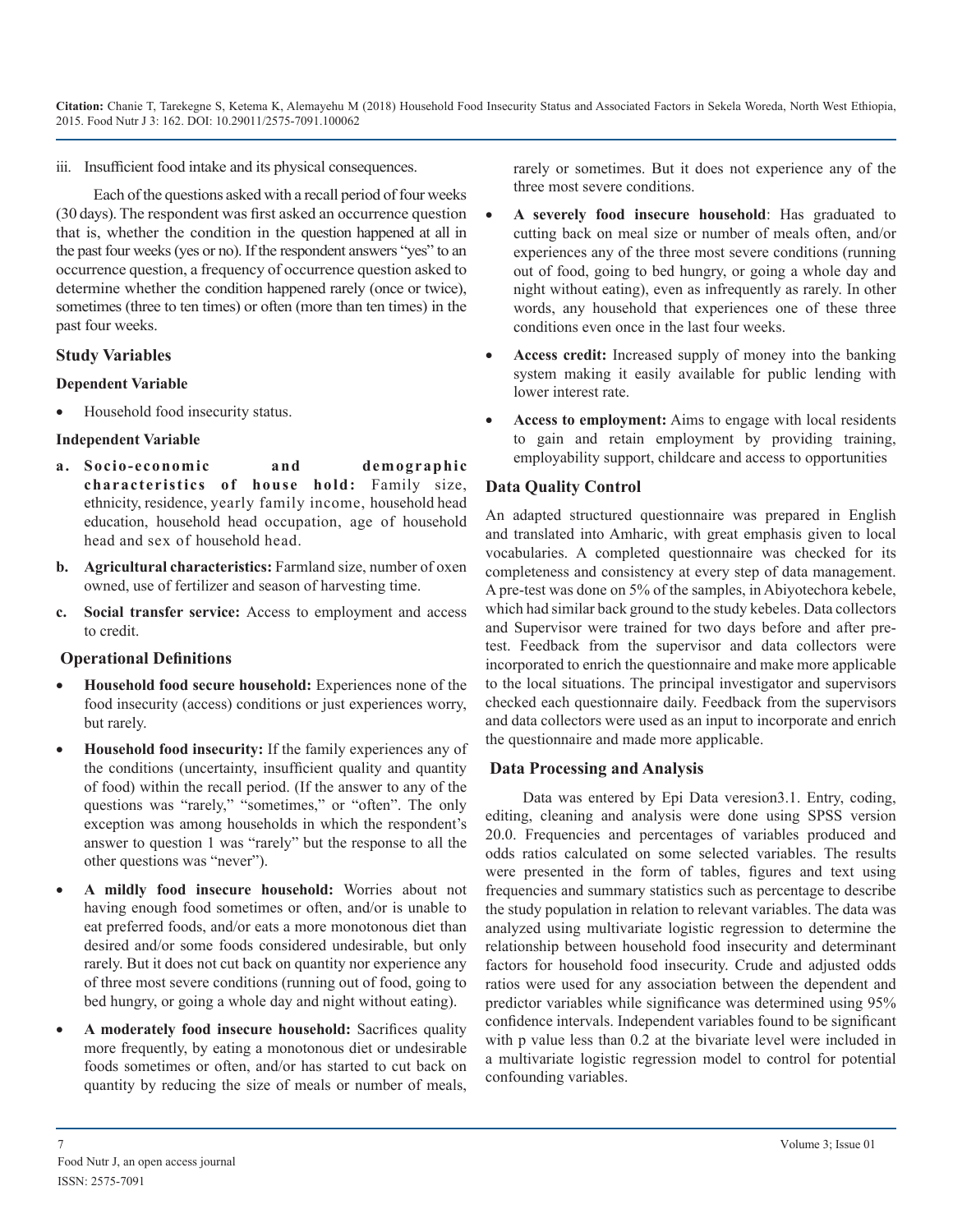#### **Ethical Considerations**

Ethical clearance was confirmed and verified by Debre Markos University Health Science College Ethical Review Committee; further permission letter was secured from formal sector institutions in Sekela woreda administration office. Privacy and confidentiality was maintained. All selected participants were requested and communicated about the study in order to obtain their verbal consent before administering questionnaires. Participants were informed that they would have full right to discontinue or refuse to participate in the study. They were informed that all data obtained from them would be kept confidential. They were still informed that the data gathered from them would not use for any objective other than the one mentioned in the study. Each respondent was informed about the objective of the study that contributed necessary information for policy makers and other concerned bodies. Respondents who were food insecure linked with local and partner's way to improved food insecurity status.

#### **Dissemination of Results**

The findings of the study were submitted to Debre Markos University, College of Health Science Department of Public health. Then findings of the study will be presented at Debre Markos University. After, Copies of the study findings provides to relevant stakeholders like Sekela Woreda, West Gojjam Zonal and Amhara Regional Health, Food Security Coordination Office and Agriculture Bureau. The result will be present at scientific conferences and to publish at a national and international journal.

## **Result**

#### **Socio Demographic Characteristics**

The total respondents for this study were 770 and the response rate was 100%. Almost all, 766(99.5%), of resident respondents of the study area were Orthodox Christian in religion and 751(97.5%) of them were Amhara, whereas few, 17 (2.2%), of them were Agew in ethnicity. The mean  $\pm$  SD age of respondents was  $39 \pm 12.6$ SD. The mean age of household heads were 39.07 years. More than two third, 553(71.8%), of households were male headed whereas, 217(28.2%) households were female headed. Respondents, 298(38.7%), were able to read & write however only 25(3.2%) of study subjects were found to be educated BSc/ BA and above. Nearly 531(69%) of the respondents were married, whereas only  $8(1\%)$  of them are separately living apart from their partner. More than half 405(52.6%) of house hold heads were not employed. Around forty-nine percent of house headed subjects have small family size (1-4) and 51.4% of them were found to be with larger family size (five and above HHs). Most, 474(61.6%), of the respondents didn't have credit access in their woreda. Nearly 3 folds, 506(65.7%), of them have to travel more than 5 kms from their home to the market place. Agriculture was the main

source of income for  $471(61.2%)$  them; whereas few,  $53(6.9%)$ , of them were daily laborers to secure their daily income. Around, 334(43.4%), of respondents earn less than 500 EBR per month, whereas, 110(14.3 %), of them were earning 1,501.00 EBR and more than that (Table 1).

| Variable (n=770)        |                        | Frequency | Percent      |
|-------------------------|------------------------|-----------|--------------|
|                         | 18-24                  | 87        | 11.3         |
| Age                     | 25-44                  | 437       | 56.8         |
|                         | 45-64                  | 212       | 27.5         |
|                         | 65-100                 | 34        | 4.4          |
| Sex of the<br>household | Male                   | 553       | 71.8         |
| head                    | Female                 | 217       | 28.2         |
|                         | Orthodox               | 766       | 99.5         |
| Religion                | Muslim                 | 3         | 0.4          |
|                         | Protestant             | 1         | 0.1          |
|                         | Amhara                 | 751       | 97.5         |
| Ethnicity               | Agew                   | 17        | 2.2          |
|                         | Other                  | 2         | 0.3          |
|                         | Urban                  | 249       | 32.3         |
| Residence               | Rural                  | 521       | 67.7         |
|                         | Can't read and write   | 204       | 26.5         |
|                         | Able to read and write | 298       | 38.7         |
| Education               | Primary school (1-8)   | 66        | 8.6          |
| level                   | Grade 9 -12            | 55        | 7.1          |
|                         | Certificate/Diploma    | 122       | 15.8         |
|                         | Degree and above       | 25        | 3.2          |
|                         | Single                 | 162       | 21           |
|                         | Married                |           | 69           |
| Marital status          | Divorced               |           | 5.6          |
|                         | Widowed                | 26        | 3.4          |
|                         | Separately live        | 8         | $\mathbf{1}$ |
|                         | Small $(1-4)$          | 374       | 48.6         |
| Family size             | Large $(\ge)$          | 396       | 51.4         |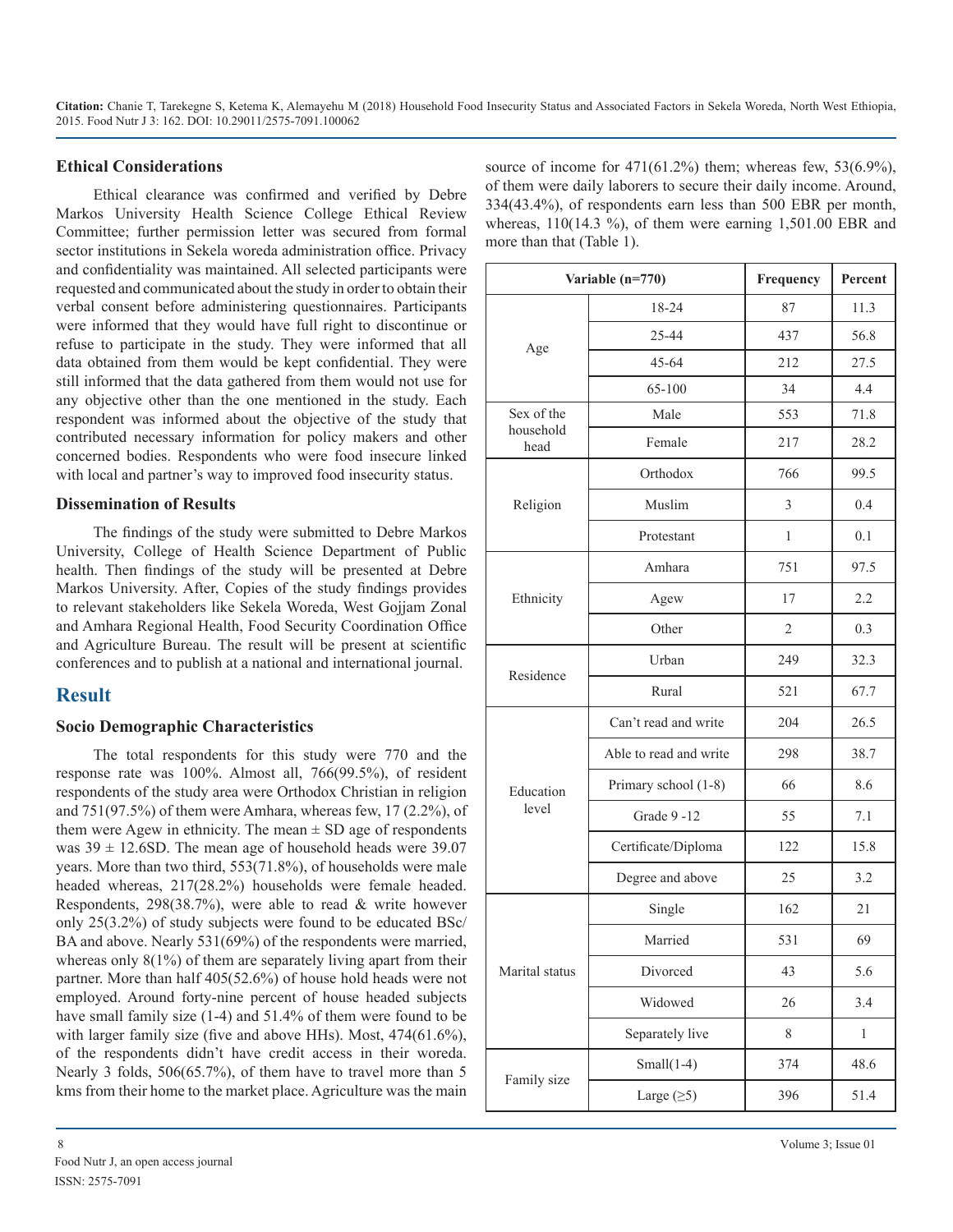| Access to             | Access to employment                | 365 | 47.4 |
|-----------------------|-------------------------------------|-----|------|
| employment            | Without access to<br>employment     | 405 | 52.6 |
| Access to             | Access to credit                    | 296 | 38.4 |
| credit                | Without credit access               | 474 | 61.6 |
| Market                | less than five km                   | 264 | 34.3 |
| distance from<br>home | Five km and greater<br>than five km | 506 | 65.7 |
| Source of<br>income   | Agriculture                         | 471 | 61.2 |
|                       | Trade                               | 123 | 16   |
|                       | Governmental worker                 | 113 | 14.7 |
|                       | Daily laborer                       | 53  | 6.9  |
|                       | Other                               | 10  | 1.3  |
|                       | $<$ 500 birr                        | 334 | 43.4 |
| Monthly               | 501-1000 birr                       | 181 | 23.5 |
| income                | 1001-1500 birr                      | 145 | 18.8 |
|                       | $\geq$ 1501 birr                    | 110 | 14.3 |

**Table 1:** Socio-demographic characteristics and other assets of households in Sekela district, Northwest Ethiopia, 2015.

#### **Factors related with household food insecurity status**

The prevalence of food insecurity in the study area was 73.11% (563/770). From these, 39.6% (223/563) were had severe food insecurity. Among total respondents, majority of them 464(60%) were worried about not having enough food. Fifty-nine percent of households were found to be unable to eat preferred food and 63 % of them claimed for kinds of food. More than half, 417(54%), of households did have little meal and did have fewer meals in a day. More than  $2/3^{rd}$ , (559) of respondent didn't agree with the question that there was no food of any kind in household. The majority, 614(79.7%), of respondents were passing the nights being starved. More than three quarter, 667(86.6%), of them were starved for the whole day & night whereas only, 103(13.4%), went to a whole day night without food (Table 2) Figure 3.

| Variables $(n=770)$                   |     | Frequency | Percentage |
|---------------------------------------|-----|-----------|------------|
| Worry about not<br>having enough food | Yes | 464       | 60.3       |
|                                       | Nο  | 306       | 39.7       |
| Unable to eat preferred<br>food       | Yes | 456       | 59.2       |
|                                       | Nο  | 314       | 40.8       |

| Eat just a few kinds<br>of food | Yes            | 487 | 63.2 |
|---------------------------------|----------------|-----|------|
|                                 | N <sub>0</sub> | 283 | 36.8 |
| Eat food really do not<br>want  | Yes            | 496 | 64.4 |
|                                 | N <sub>0</sub> | 274 | 35.6 |
| Eat smaller amounts<br>in meal  | Yes            | 417 | 54.2 |
|                                 | No             | 353 | 45.8 |
| Eat fewer meals in a<br>day     | Yes            | 413 | 46.4 |
|                                 | No             | 357 | 53.6 |
| No food of any kind in          | Yes            | 211 | 27.4 |
| household                       | No             | 559 | 72.6 |
| Go to sleep hungry              | Yes            | 156 | 20.3 |
|                                 | No             | 614 | 79.7 |
| Go a whole day $\&$             | Yes            | 103 | 13.4 |
| night without food              | No             | 667 | 86.6 |

**Table 2:** Household food insecurity Status in Sekela district, Northwest Ethiopia, 2015.



leveles of food insecurity

**Figure 3:** level of food insecurity status in Sekela Woreda, North West Ethiopia, 2015.

## **Associated Factor with Household Food Insecurity Status**

Hosmer-Lem show goodness of fit test (p=0.699) was done to assess fitness of the model. Different variables had been tested with logistic [regression](file:///C:/Users/B%20Phaneendra%20Reddy/Desktop/regression.doc) for their association with the dependent variable. Accordingly, female household heads were found to be about (AOR=7.53: (95% CI 2.65 -21.38]) times more food in secured. Concerning house hold who had large family size (five and more HHs) were (AOR=11.5: 95% CI [4.79-26.34]) times more likely to be food in secured. Respondents who had no access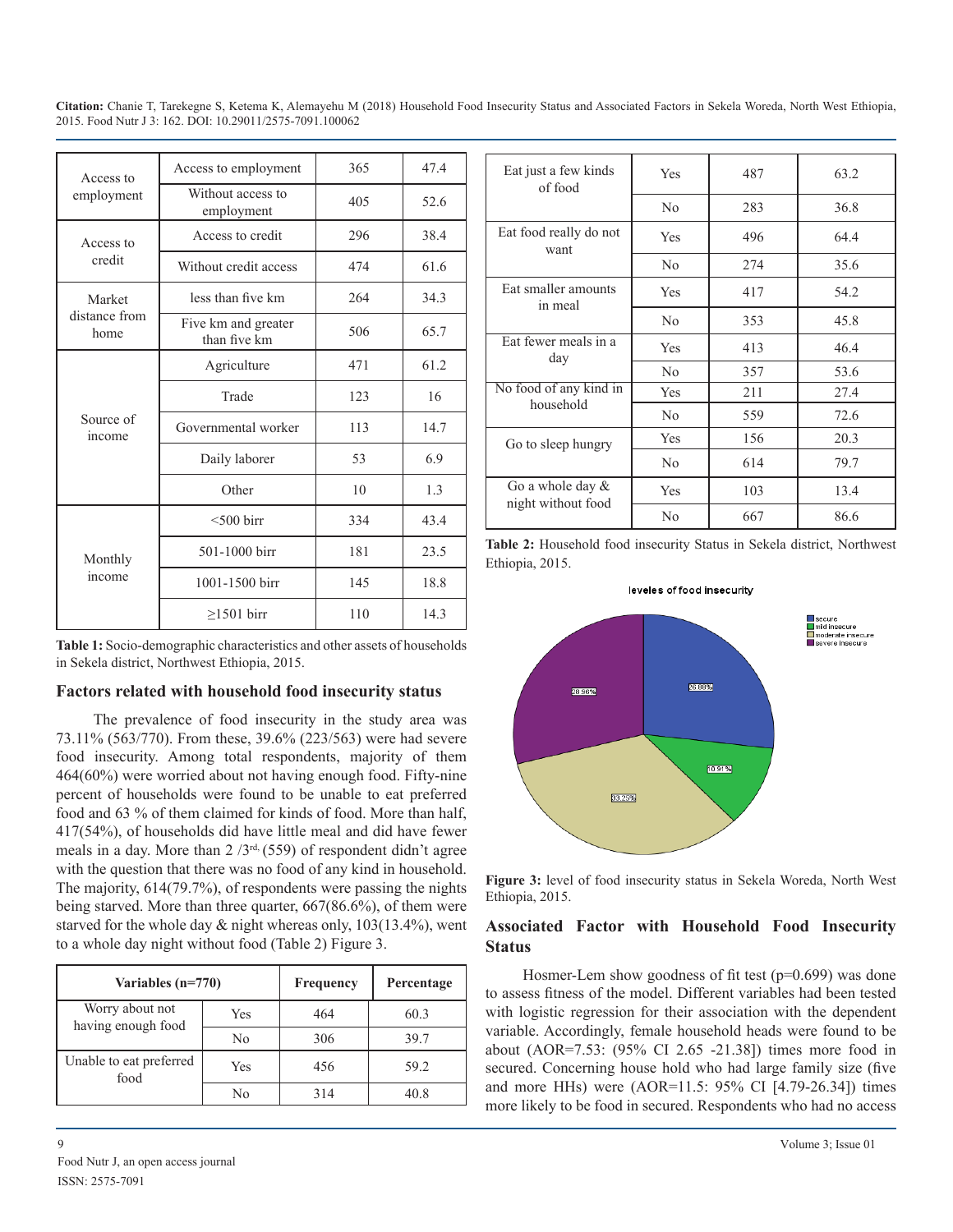to employment were about (AOR=3.56: 95% CI [1.27- 9.95]) times likely to be food in secured. Similarly, respondents who didn't have access to credit were (AOR=9.35: [95% CI, 3.51- 24.91]) times likely to be food in secured compared with their counter parts. Respondents who were earning < 500 EBR/month were (AOR=14.79:95%: [95%CI, 4.52- 48.4]) times more likely to be food in secured than those who were earning more than 1500ETB (Table 3).

| $characteristics(n=770)$                                           |                  | Food security status |               | <b>Crude OR</b>      | <b>Adjusted OR</b>  |
|--------------------------------------------------------------------|------------------|----------------------|---------------|----------------------|---------------------|
|                                                                    |                  | <b>Insecure</b>      | <b>Secure</b> | $(95\% \text{ C.1})$ | $(95\% \text{ C}J)$ |
|                                                                    | Male             | 362                  | 191           |                      |                     |
| Sex of house hold head                                             | Female           | 201                  | 16            | 6.63(3.87,11.36)     | 7.53(2.65,21.38)    |
|                                                                    | Small $(1-4)$    | 201                  | 173           |                      |                     |
| Family size                                                        | large $(\geq 5)$ | 362                  | 34            | 9.09(5.94,13.92)     | 11.23(4.79,26.34)   |
| <b>Employment</b> access                                           | Has access       | 189                  | 176           |                      |                     |
|                                                                    | Has not access   | 374                  | 31            | 11.24(7.38, 17.10)   | 3.56(1.27, 9.95)    |
|                                                                    | Has access       | 134                  | 162           |                      |                     |
| Access to credit                                                   | Has not access   | 429                  | 45            | 11.53(7.86,16.9)     | 9.35(3.51, 24.91)   |
| Average monthly income                                             | $<$ 501 birr     | 303                  | 31            | 20.10(11.67,34.59)   | 14.79(4.52,48.4)    |
|                                                                    | 501-1000birr     | 162                  | 19            | 17.53(9.43,32.58)    | 10.91(2.69,45.85)   |
|                                                                    | 1001-1500birr    | 62                   | 83            | 1.54(0.92, 2.57)     | 0.43(0.11, 1.69)    |
|                                                                    | $>1500$ birr     | 36                   | 74            |                      |                     |
| $* = p-value < 0.05$ Backward stepwise logistic regression method. |                  |                      |               |                      |                     |

**Table 3:** Logistic regression analysis household food insecurity and associated factor of Sekela district, Northwest Ethiopia, 2015.

## **Discussion**

The prevalence of food insecurity in the study area was high, 563(73.11%); the degree of the prevalence being different: mild food insecurity accounts 10.9%, moderate food insecurity accounts 33.2% and sever food insecurity account 29%. The HFIAS scale measurement revealed that 73.11% of households which was nearly similar to study conducted Addis Ababa 74.9% [20] relatively low prevalence of food insecurity to Butajira hospital study conducted78.1% [18].

The results were considerably higher than the national food insecurity (35%) reported by the Ethiopian Health and Nutrition Research Institute since 2009 [38]. Moderately to severely foodinsecurity in Sekela Woreda was 62% and nearly half percent of households in Ethiopia [16]. The possible justifications might be due difference in seasonality, geographical topography, land degradation and method of study. In most parts of Ethiopia, September is a transition from the rainy to the harvest season and deterioration of food storage is common in this month. Similarly, this difference might be attributable to geographical and rainfall variations. Nutrition baseline survey was conducted at winter season unlike this study conducted August to September.

When gender lines were analysed, women were with lack of access to productive resources, education and health services. Women were overburdened in fulfilling their responsibility to household food security. Female household head had a strong positive relationship with status of food insecurity at household level. Women were disadvantaged through traditional norms and cultural practices. Tasks such as collecting fuel wood; fetching water, cooking, washing, cleaning, and childcare were practiced by women headed households. Females were burdened with domestic activities and low risk acceptance particularly in technology adoption. Therefore, prevalence of food insecurity was severe in female headed households. This study has a similar finding with study [33] who implied, female headed households were severely affected by food insecurity than male headed households.

Households with large family size were insufficient to meet the food requirements of all the family members. Large family size tends to exert more pressure on food consumption than the labor it contributes to production the relation between household size and food security was expected as food requirements increase in relation to the number of persons in a household. Family size influences on food insecurity status [15,28]. Nevertheless, a study conducted at Korea showed that food insecure households had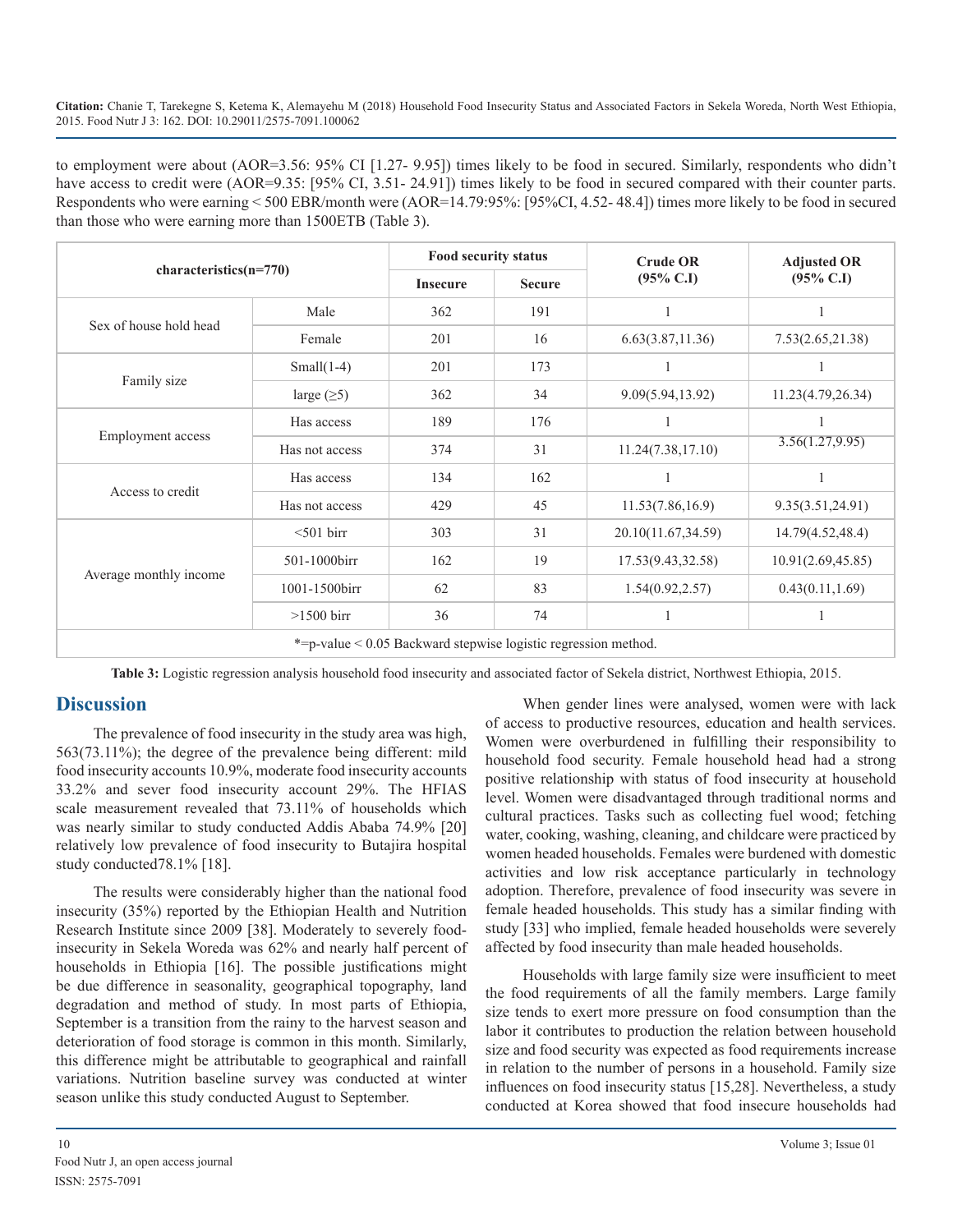a higher proportion of a single householder [17]. Might not be sharing works, fulfilment resources and support modern technology mechanism at single house hold level. The possible justifications might be due to household headed by uneducated, higher needs consumptions of food and misuse resources to collect food.

Access to rural credit had significant relationship with food insecurity at household level. Households who had access to credits from both governmental and non-governmental institutions have better food availability than who did not. Availability of credit is crucial for farmers for increasing agricultural products through introducing agricultural technologies and diversifying livelihood strategies. This finding was supported by the findings of similar study [33]. Therefore, the woreda was working towards expansion of micro and small-scale enterprises [34]. Possible justification might be household headed by level of awareness, fear of credit and loans and unstable environment.

Households that had access to better income opportunities were less likely to become food secure than those households who had no or little access. Household's food insecurity was particularly high among low income households and little access to better income. More than half of the food-insecure households reported the lowest household income. Study conducted in Addis Ababa, household food insecurity was particularly high among low income households [15,18]. The possible justifications might be due to household's high income can access and use necessary food for family.

Households headed by individuals who were unemployed more likely to be food insecure. Uneducated heads were less likely to be employed, especially in the context of the present global economic crisis [18]. On this finding unemployed households more exposed to food insecurity. Possible justification might be household headed by uneducated, fear of technology adoption, in equality gender lines, lack of credit and saving access.

#### **Limitations of the Study**

First, the design was cross-sectional; therefore, unable to investigate causal links between food insecurity and associated factors. Second, the HFIAS questions can be influenced by social desirability bias though attempt was made to minimize it by clarifying the purpose of the study.

## **Conclusion**

A third fourth proportion of households were food insecure [563\(73.11%\); the degree of the food insecurity prevalence being](http://www.scielo.br/scielo.php?script=sci_arttext&pid=S1415-52732008000700003)  different: mild food insecurity accounts 10.9%, moderate food insecurity accounts 33.2% and sever food insecurity account 29%. Household food insecurity was a serious problem in Sekela Woreda. Associated factors for household food insecurity were multidimensional and interrelated features. Households headed by females, households with large family sizes, households with low

family income, lack of employment access and credit access were significant associated with household food insecurity.

## **Recommendation**

Depending on the conclusions drawn, the following recommendations have been forwarded.

**To FMOH, Policy Makers:** The government should work with risk groups emphasize like large group households to reduce their number and strengthening family planning service.

**To Ministry of small scale enterprise, Amhara region small scale enterprise, West Gojjam Zone small scale enterprise and Sekela Woreda small scale enterprise:** Widely function of innovation and extension services for employee seeker.

**To Amhara Regional Health Bureau, West Gojjam Zone health department and Sekela woreda health office:** Strengthening family planning service.

**To commercial bank of Ethiopia, Amhara Credit and Saving Institution and other local cooperatives:** Easily availability of credit access in at individual and group level for rural community, strengthen women interest and expansion of Social transfer's service like micro and small enterprises. Sekela woreda needs rural based credit and saving services are provided by the Amhara Credit and Saving Institution and local cooperatives.

**To Researchers:** Further qualitative researches should be done to examine the reasons for high prevalence of food insecurity in Sekela Woreda.

## **Acknowledgements**

First of all, I would like to thank my advisors Kassahun Ketema and Mulunesh Alemayehu for all their unreserved guidance and constructive suggestions and comments about the development of research. Next, I would like to thank the data collectors, supervisors, study participants, friends and Sekela Woreda health and agriculture office. Finally, I am very grateful to Joint MPH program of Debre Markos University and Gamby College of Medical Sciences for giving me this opportunity.

## **References**

- 1. [Seligman HK, Laraia BA, Kushel MB \(2009\) Food Insecurity Is Associ](https://www.ncbi.nlm.nih.gov/pmc/articles/PMC2806885/)[ated with Chronic Disease among Low-Income NHANES Participants.](https://www.ncbi.nlm.nih.gov/pmc/articles/PMC2806885/)  [J Nutr 140: 304-310.](https://www.ncbi.nlm.nih.gov/pmc/articles/PMC2806885/)
- 2. [Perez-Escamilla R, Segall-Corrêa AM \(2008\) Food insecurity mea](http://www.scielo.br/scielo.php?script=sci_arttext&pid=S1415-52732008000700003)surement and indicators. Revista de Nutric 21: 15.
- 3. S R P (2007) Socio-Economic Indicators Affecting food security. University of Philippines at Los Banos.
- 4. Tolossa D (2007) The Role of Local Institutions and Social Capital in Household Food Security. Social Sciences and Humanities. A Case Study at Two Rural Communities in Oromiya Zone, Amhara Region,Addis Ababa University.